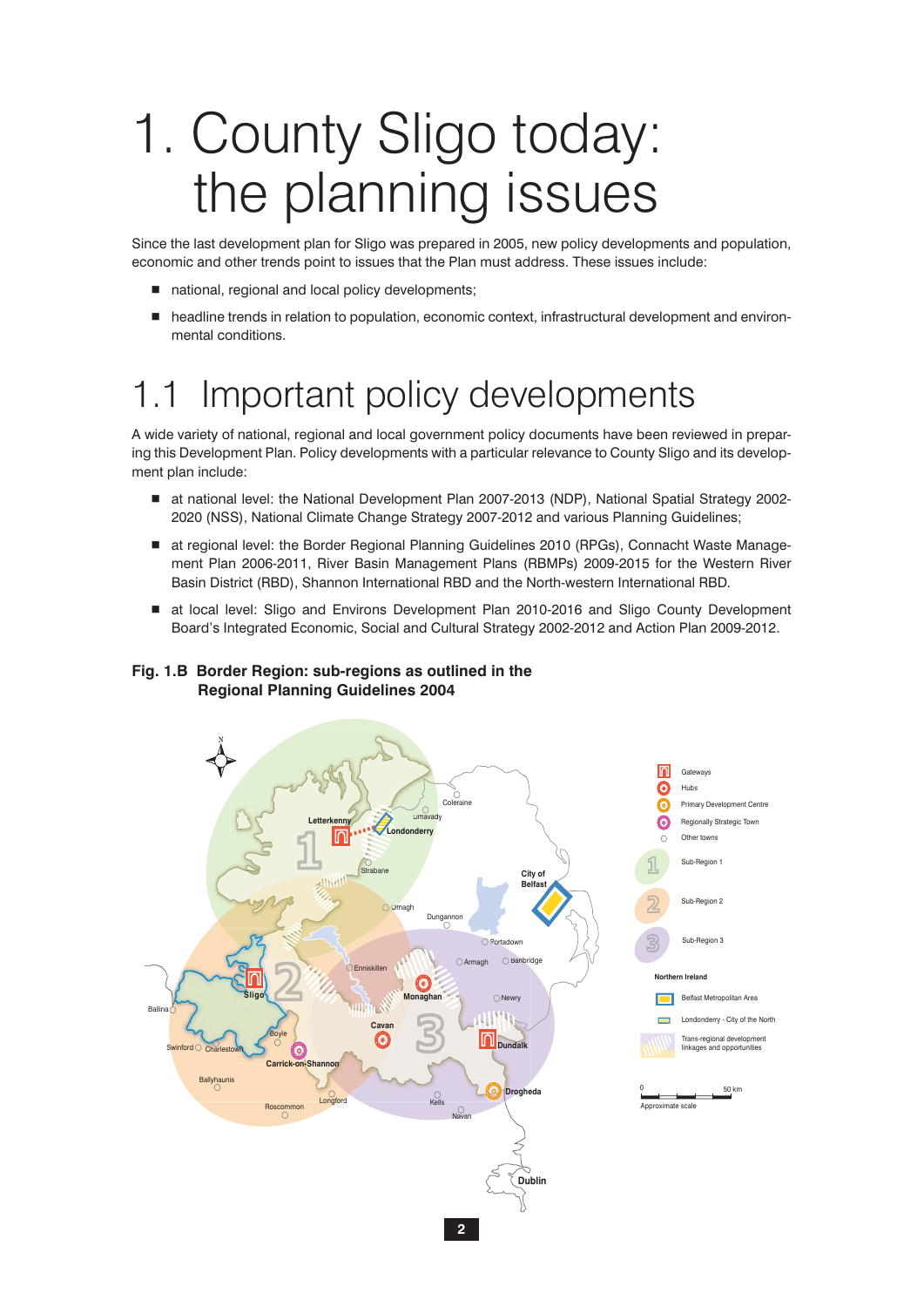Key messages from these and other relevant policy documents, to which this Plan responds, are as follows:

At national level:

- 1. The NDP aims to deliver a programme of prioritised and structured investment in Ireland's physical, economic and social infrastructure, in order to strengthen Ireland's competitiveness, sustain economic and employment growth, foster balanced regional development and promote social inclusion. For Sligo, the NDP represents recognition by Government that investment in critical infrastructure is necessary to sustain balanced regional development and needs to be responded to through a dynamic planning and development framework and investments prioritised and structured around a development programme.
- 2. The NSS represents the first national strategic planning framework and identifies Sligo as an urban centre to be developed in an accelerated manner as a Gateway City to drive the overall development of the North-West. This County Development Plan responds to the call in the NSS for frameworks at the county level to achieve balanced development in areas outside of the gateways.



### **Fig. 1.C Infrastructure strategy as outlined in the Draft Regional Planning Guidelines 2010**

At regional level:

- 3. The Draft Border RPGs 2010 aim to support the development of the gateways identified in the NSS within a more detailed framework that includes Hubs and other key towns outside the Gateways. The Guidelines establish a broad framework for county development plans to ensure that the development of the Gateways under the NSS moves forward in tandem with a process of strengthening other urban areas and supporting a dynamic rural community. The RPGS also set minimum population targets and related housing land requirements for counties and major urban centres in the Border Region.
- 4. The River Basin Management Plans identify the specific environmental objectives to be achieved by the end of 2015 and corresponding programmes of measures (i.e. actions that will be taken to achieve the objectives). Sligo County Council is responsible for the implementation of the RBMPs. Development plan policy must have due regard for the programme of measures detailed in the Management Plans. The RBMPs were published in 2010.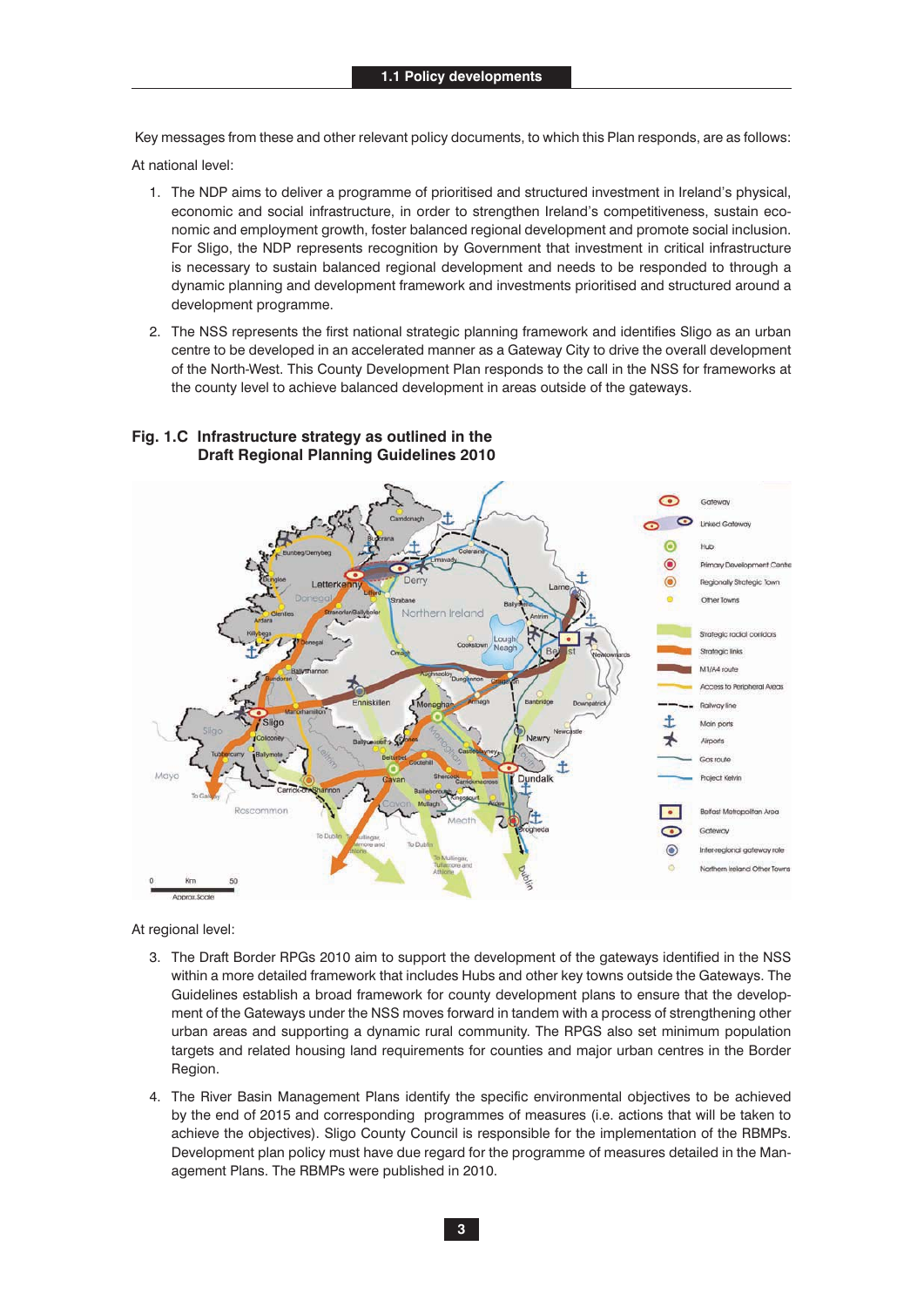At local level:

- 5. The Sligo and Environs Development Plan 2010-2016 sets out a detailed development framework to transform Sligo into a Gateway City, as outlined in the NSS.
- 6. The County Development Board has established an economic, social and cultural development strategy for Sligo with the support of key interest groups and agencies. This strategy promotes balanced spatial development, social inclusion and enhancement of the living culture of Sligo as the aims for the future.

# 1.2 Sligo – key development factors

County Sligo, located in the province of Connacht, in the north-west of Ireland, encompasses a total land surface of approximately 1,837.11 km2, bordered by Counties Leitrim, Roscommon and Mayo, and flanked to the west by almost 200 km of Atlantic coastline.

## **Landscape setting**

The County has a varied natural landscape with spectacular limestone mountains, such as Benbulben and Benwiskin, other interesting upland terrain (e.g. the Ox and Bricklieve Mountains), numerous picturesque lakes (Loughs Gill, Arrow, Glencar, Easkey, Gara and Talt), enclosed farmland and a diverse coastline comprising low-lying cliffs, indented shoreline and sandy beaches. These topographical attributes combine to give Sligo an outstanding landscape setting.



### **Heritage and culture**

Sligo possesses unique archaeological and historical remains, with more than 5,000 recorded archaeological sites dating back over 6,000 years, including the prehistoric sites of Carrowmore, Carrowkeel and Creevykeel.

The beauty of the countryside coupled with a rich cultural and historical past has inspired musicians, artists and poets alike, including the Yeats family, St. Colmcille and Michael Coleman. This has provided Sligo with strong international recognition on which to base a thriving tourism industry.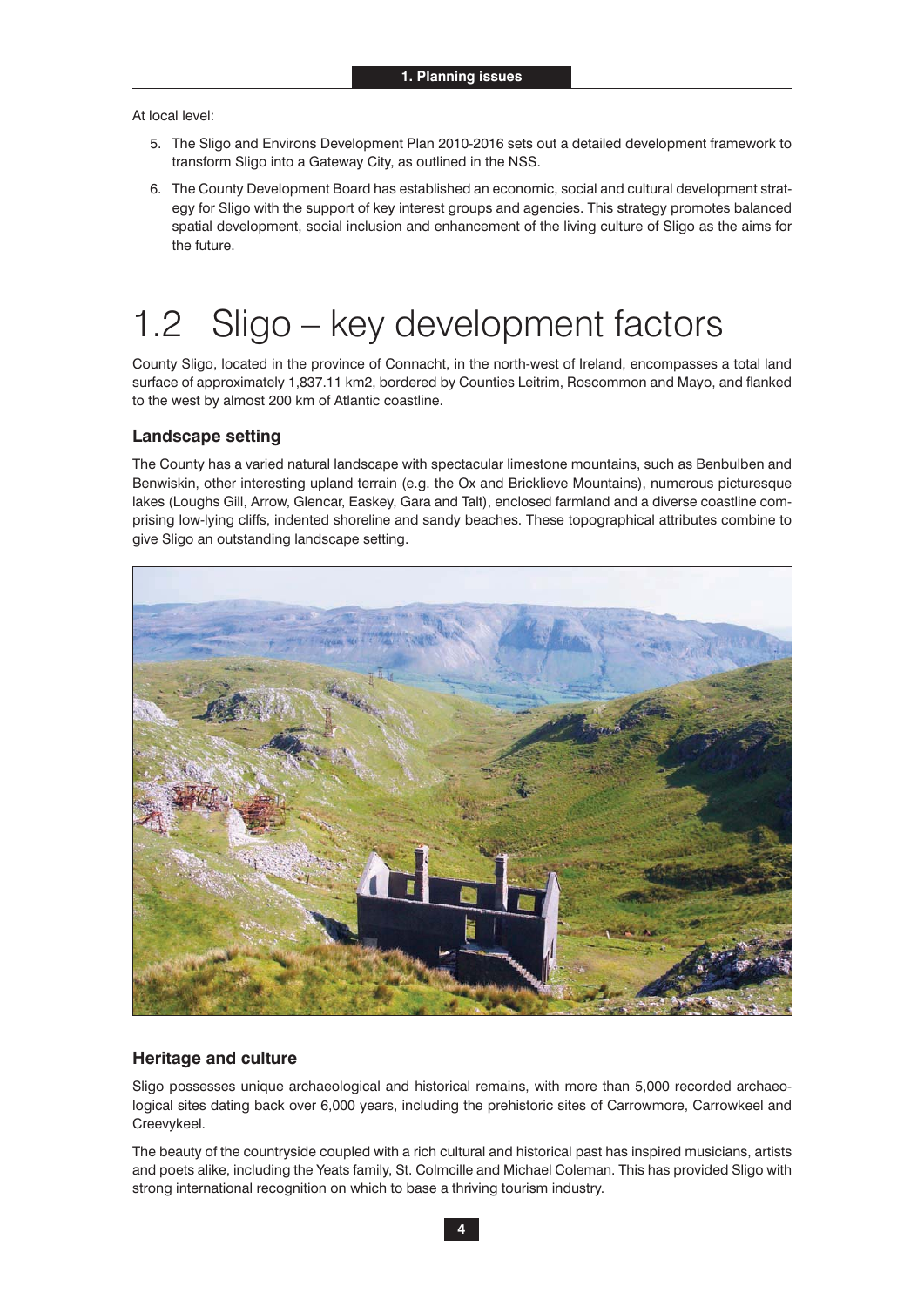In recent years, County Sligo has benefitted from the development of a range of cultural facilities such as the Coleman Music Centre, The Folk Museum, The James Morrison Teach Ceoil and Teach Laighne, Tobercurry Community Library.

The character of the County has been enhanced through public art commissions, which have been integrated with village renewal schemes (e.g. commissioned seating for Coolaney's riverside walk by Alex Pentek, a landmark lighting feature in Ballysadare created by Tony Stallard, and in Grange, a sculptural work created by Elizabeth Caffery for the village park).

#### **Economic trends**

The Gateway City of Sligo has developed as an important industrial, commercial and residential centre supporting a regional airport, a railway terminus, a port, two third-level colleges and a general hospital. Sligo serves as the administrative, commercial, service, health and educational centre for a large hinterland. It also acts as an important distribution centre in the North-West.

In 2009 there were 47 companies located in four IDA business parks in the County. Sligo City, with a sizeable mass of labour and skills, underpinned by its ease of access and availability of infrastructure and services, has developed as the key location for industry in County Sligo. Tobercurry and Grange are the other industrial employment centres in the County.

Outside the City, agriculture continues to be an important part of the local economy, although its share of economic output and employment has declined in proportional terms, while forestry, tourism and other emergent, rural-based economic activities continue to support the smaller towns and villages of the County. **1.1 Policy developments**

> Since late 2007 there has been a notable change in employment levels, with increased redundancies and rising unemployment. This trend has accelerated as the recession deepened and spread from the construction and finance sectors to the rest of the economy.

> As in other Western counties, employment in Sligo tended to be in sectors that are lower-skilled, lowervalue-added and more vulnerable in a recession (e.g. construction, retail), with lower shares in the higherskilled and high-value-added sectors (e.g. information and communications technology, financial services). These factors will have implications for the County's ability to respond and adapt to the decline.

> The public sector remains the most important employer in the County. This employment profile means that the County is not as well placed in the move towards an increasingly knowledge-based or 'smart' economy.

> According to the Western Development Commission (*Work in the West: The Western Region's Employment and Unemployment Challenge*, December 2009), the current tendency for economic and regional policy to focus on the role and potential of the major cities may further exacerbate the difficulties, as the Western Region, particularly its northern part, is predominantly rural, with small towns and villages where the decline in construction had a profound impact in employment terms.

> In the context of this employment profile, the Western Development Commission has identified three key employment challenges facing the Western Region:

- adjusting to the decline in construction employment;
- return of the "brain drain";
- $\blacksquare$  delivery of education and training in the region.

The WDC recommends that national economic strategies encourage the growth potential of smaller urban centres and rural areas, investment in critical infrastructure and measures to retain skilled people in the region. In terms of job creation, this would translate in:

- identifying and focusing training and investments in priority growth sectors;
- retraining construction workers for the "green economy" and investment in the development of renewable energy resources;
- training and investment in the area of elder care, given the older age profile of the population in the West;
- supporting locally-trading micro-enterprises in rural areas;
- support for process (non-technological) innovation as well as product innovation.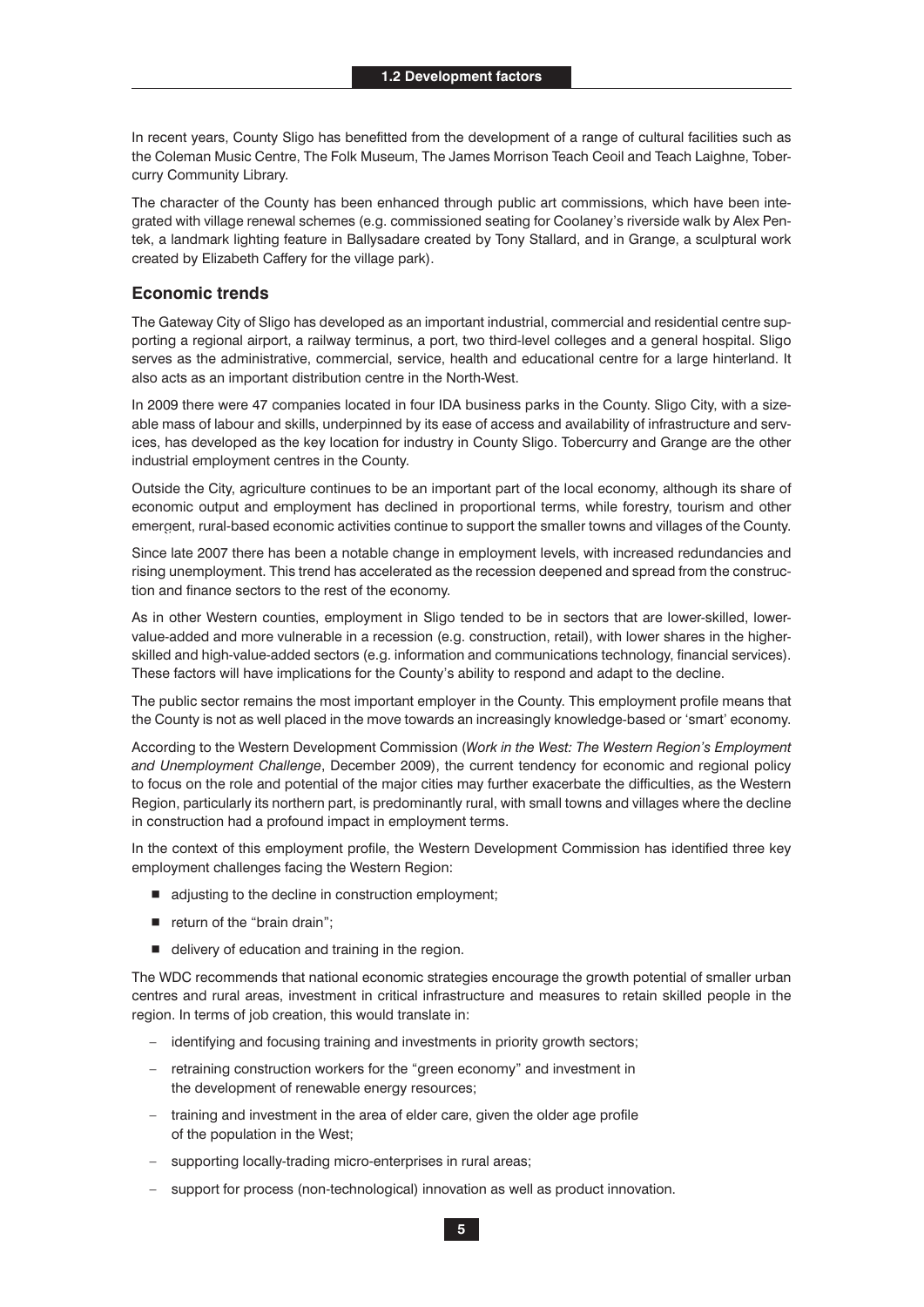# 1.3 Population change

The 2006 Census recorded a total population of 60,895 persons in County Sligo, of which 17,892 were living in Sligo Borough (as defined by Census boundaries). This represented an increase of 2,716 (4.67%) in the County's population compared to 2002, and 5,073 (9.09%) compared to 1996.

### **Sligo Borough and nearby electoral divisions**

The Borough lost 581 (2.91%) of its residents between 2002 and 2006, having grown by 3.6% between 1996 and 2002.

The town's overspill development between 1996 and 2006 was reflected in significant growth within some electoral divisions (EDs) adjacent to, or within commuting distance of Sligo Borough.

The best examples are Knockaree ED, which includes the satellite village of Strandhill and Sligo's expansion along the Strandhill Road, and Collooney ED. The population of Knockaree ED grew by 1,175 (57.5%), while Collooney ED grew by 627 people (58.5%) between 1996 and 2006.

#### **Total population living in Sligo City and within 10 miles of it**

In 2002, there were 38,870 people living in the Borough and the 29 EDs within 10 miles of Sligo city centre. By 2006, the population of the same area had grown to 40,011, which represents 65.73% of the total County population.

The number of people living in the Borough and within 10 miles of it has risen, slowly but constantly, by 3,543 (9.7%) between 1996 and 2006.

The County area outside the Borough generally gained population at a faster pace than the urban core between 1996 and 2006, growing by 8.2% between 2002-2006 (compared to minus 2.91% in the Borough) and by 13% over the entire decade 1996-2006, when the Borough added less than 1% to its population (106 persons).

During the twelve years from 1991 to 2002, the population of rural areas in the central and northern parts of the County rose consistently, while more western and southern parts lost population. Population growth over 10% was recorded in 21 out of 79 EDs, six of them experiencing growth of over 15%.

Depopulation has gradually slowed down: 40 rural EDs lost population between 1991 and 1996, but only 34 EDs underwent this process between 1996 and 2002 and just 24 did the same between 2002 and 2006. Most of the EDs that have continued to experience population decline cover extensive uplands and remote rural areas of marginal agricultural value.

The key trends that emerge from a review of Census information are as follows:

- the population of Sligo Borough is stagnant, while that of the Gateway's immediate commuter belt is rising slowly but constantly;
- the County has outpaced the Borough in terms of population growth;
- $\blacksquare$  the process of population decline has been reversed in most parts of the County, with substantial rates of increase being recorded in areas containing satellite villages of Sligo City;
- western parts of County Sligo exhibit more persistent patterns of population stability or decline, generally in the mountainous and remote areas.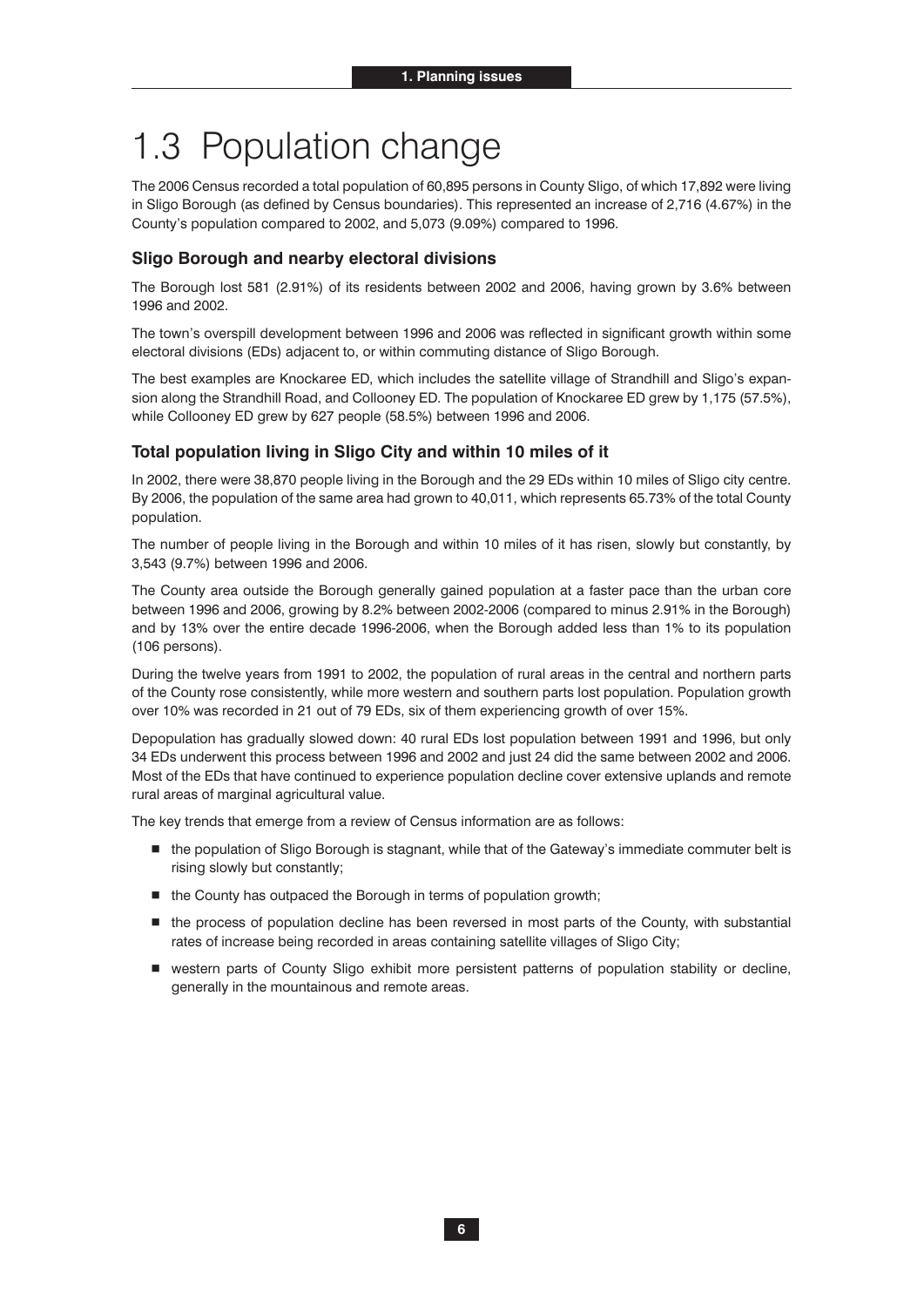

**Fig. 1.D Population change in County Sligo's Electoral Divisions between 1996 and 2006**

# 1.4 Recent trends and implications for the County Development Plan

Taking account of recent policy developments, economic and demographic trends, the major implications for the formulation of a renewed development strategy for County Sligo to 2017 and beyond are as follows:

- County Sligo should strive to retain and increase its population, building on its strategic location in the North-West, its quality of life and its natural and cultural heritage attributes, in order to realise the vision for balanced regional development presented in the NSS. Employment creation, education, training and investment in critical infrastructure are essential in retaining and growing the County's population.
- $\blacksquare$  To support national efforts towards balanced regional development and achieve important regional and local benefits, there is a need to focus on the Gateway City of Sligo, by taking a strategic approach to the planning and development of Sligo and its environs and aiming to deliver a compact, accessible, physically attractive, public transport-based and business-friendly city with cohesive communities and a strong cultural identity.